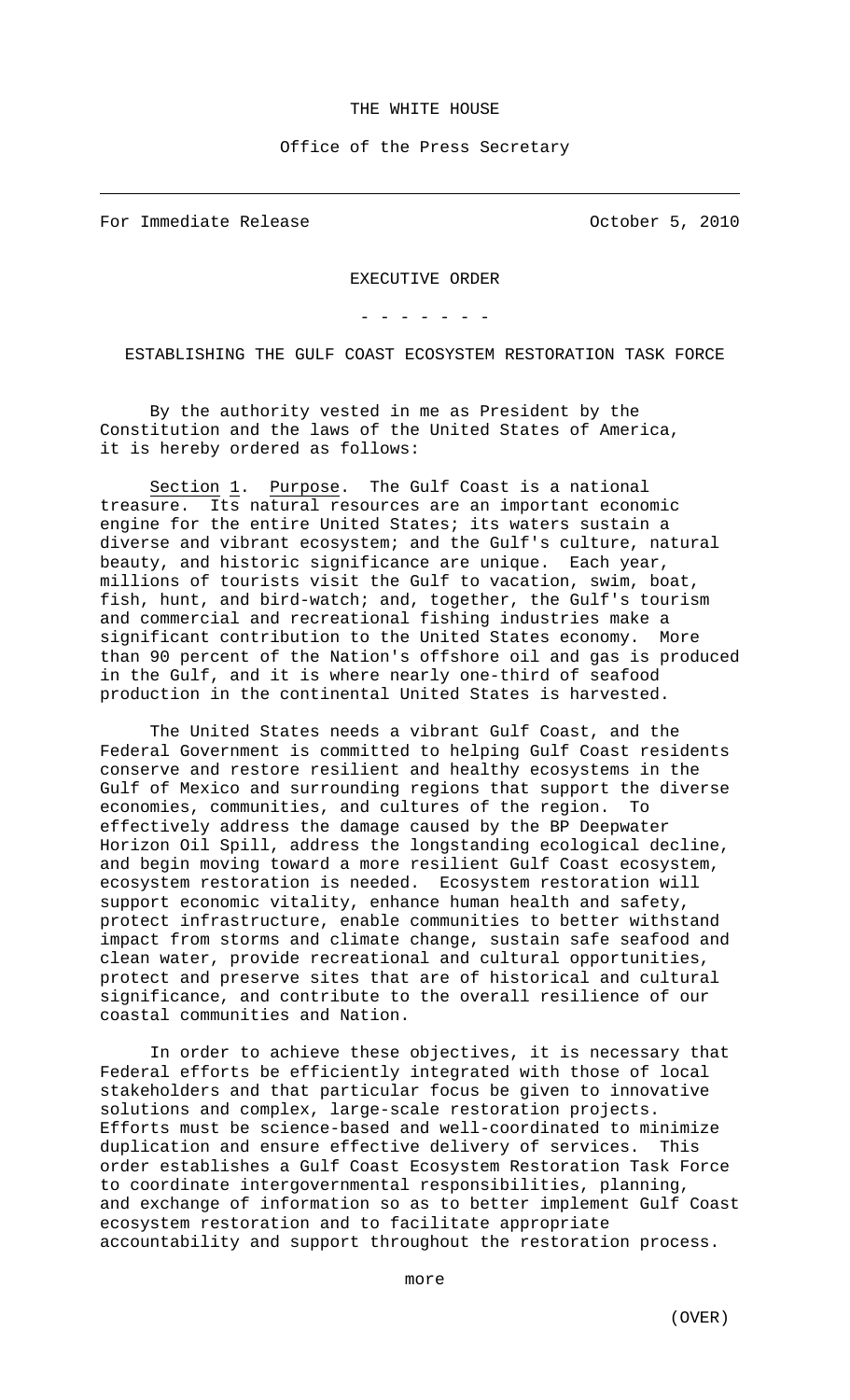Sec. 2. Establishment of the Gulf Coast Ecosystem Restoration Task Force. There is established the Gulf Coast Ecosystem Restoration Task Force (Task Force).

(a) The Task Force shall consist of:

(1) A senior official from each of the following executive departments, agencies, and offices, selected by the head of the respective department, agency, or office:

- a. the Department of Defense;
- b. the Department of Justice;
- c. the Department of the Interior;
- d. the Department of Agriculture;
- e. the Department of Commerce;
- f. the Department of Transportation;
- g. the Environmental Protection Agency;
- h. the Office of Management and Budget;
- i. the Council on Environmental Quality;
- j. the Office of Science and Technology Policy;
- k. the Domestic Policy Council; and

l. other executive departments, agencies, and offices as the President may, from time to time, designate.

(2) Five State representatives, appointed by the President upon recommendation of the Governors of each Gulf State, who shall be elected officers of State governments (or their designated employees with authority to act on their behalf) acting in their official capacities.

(b) The Task Force may include representatives from affected tribes, who shall be elected officers of those tribes (or their designated employees with authority to act on their behalf) acting in their official capacities. The Task Force shall, in collaboration with affected tribes, determine an appropriate structure for tribal participation in matters within the scope of the Task Force's responsibilities.

(c) The President shall designate a Chair of the Task Force from among senior officials of executive departments, agencies, and offices represented on the Task Force. The Chair shall lead the coordination of intergovernmental Gulf Coast ecosystem restoration efforts and oversee the work of the Task Force. The Chair shall regularly convene and preside at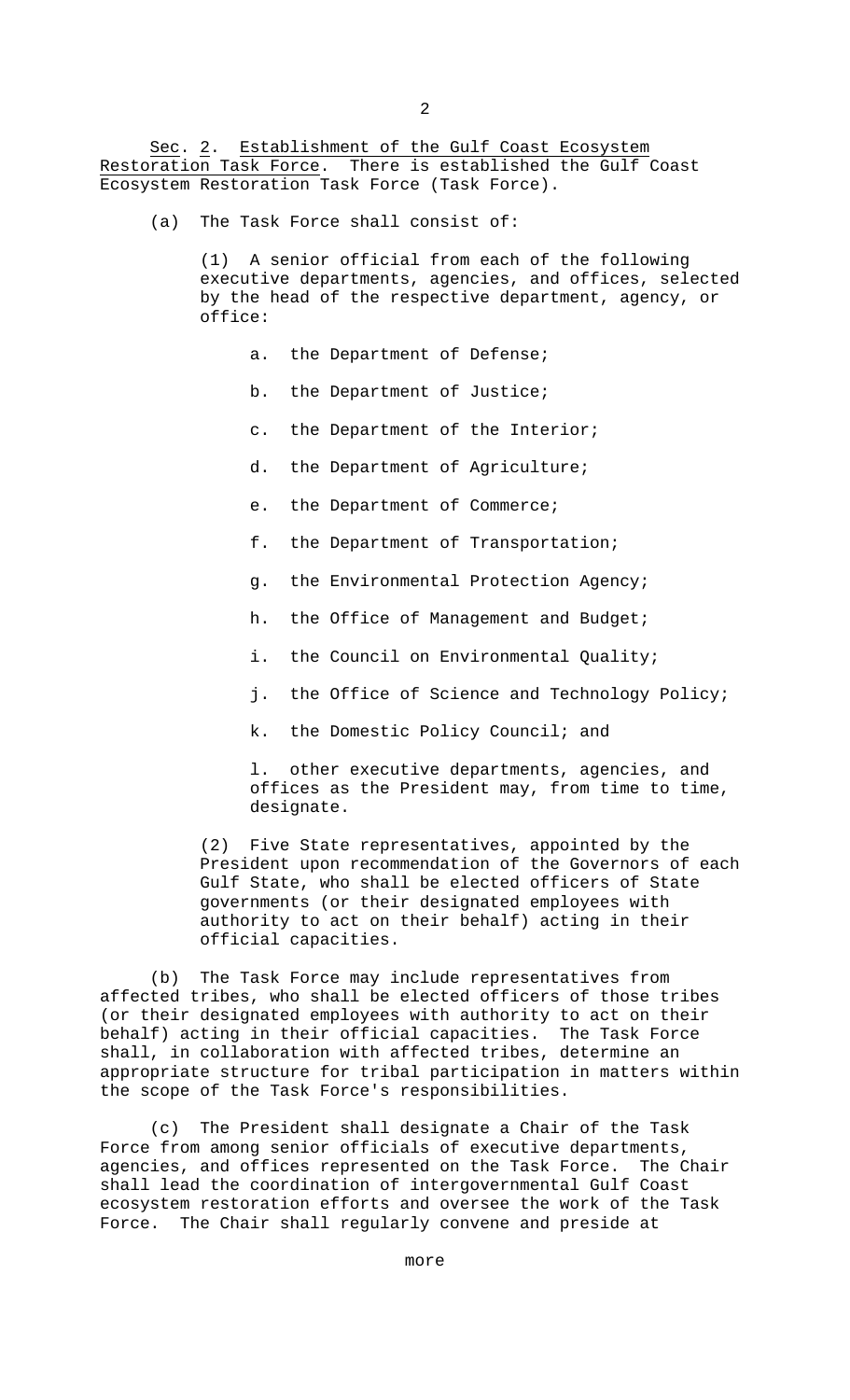meetings of the Task Force, determine its agenda, and direct its work. The Chair's duties shall also include:

> (1) facilitating a smooth transition from the response phase of addressing the BP Deepwater Horizon Oil Spill to the restoration phase;

> (2) communicating and engaging with States, tribes, local governments, other stakeholders in the Gulf Coast region, and the public on ecosystem restoration, as well as other aspects of Gulf recovery, including economic recovery and public health efforts; and

(3) coordinating the efforts of executive departments, agencies, and offices related to the functions of the Task Force.

(d) Representatives of the Gulf States under subsection (a)(2) of this section shall select from among themselves a Vice-Chair of the Task Force.

Sec. 3. Functions of the Task Force. The Task Force shall be an advisory body to:

(a) coordinate intergovernmental efforts to improve efficiency and effectiveness in the implementation of Gulf Coast ecosystem restoration actions;

(b) support the Natural Resource Damage Assessment process by referring potential ecosystem restoration actions to the Natural Resource Damage Assessment Trustee Council for consideration and facilitating coordination among the relevant departments, agencies, and offices, as appropriate, subject to the independent statutory responsibilities of the trustees;

(c) present to the President a Gulf of Mexico Regional Ecosystem Restoration Strategy (Strategy) as provided in section 4 of this order;

(d) engage local stakeholders, communities, the public, and other officials throughout the Gulf Coast region to ensure that they have an opportunity to share their needs and viewpoints to inform the work of the Task Force, including the development of the Strategy;

(e) provide leadership and coordination of research needs in support of ecosystem restoration planning and decisionmaking in the Gulf Coast region, and work with existing Federal and State advisory committees, as appropriate, to facilitate consideration of relevant scientific and technical knowledge;

(f) prepare a biennial update for the President on progress toward the goals of Gulf Coast ecosystem restoration, as outlined in the Strategy;

(g) communicate with affected tribes in a manner consistent with Executive Order 13175 of November 6, 2000, on consultation and coordination with Indian tribal governments; and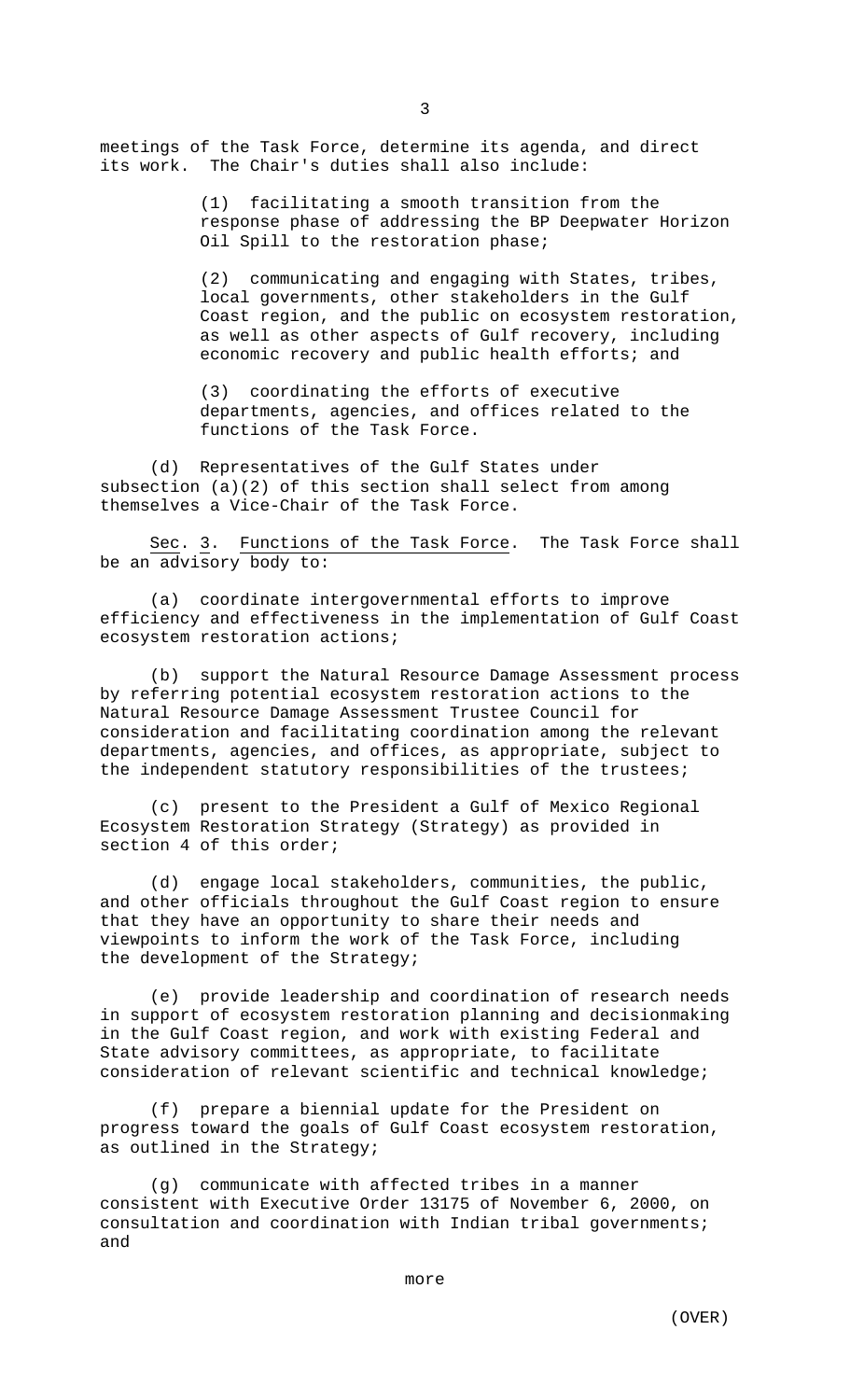(h) coordinate with relevant executive departments, agencies, and offices on ways to encourage health and economic benefits associated with proposed ecosystem restoration actions.

Sec. 4. Gulf of Mexico Regional Ecosystem Restoration Strategy. (a) Within 1 year of the date of this order, the Task Force shall prepare a Strategy that proposes a Gulf Coast ecosystem restoration agenda, including goals for ecosystem restoration, development of a set of performance indicators to track progress, and means of coordinating intergovernmental restoration efforts guided by shared priorities. In developing the Strategy, the Task Force shall:

> (1) define ecosystem restoration goals and describe milestones for making progress toward attainment of those goals;

(2) consider existing research and ecosystem restoration planning efforts in the region, including initiatives undertaken by the National Ocean Council and the Mississippi River/Gulf of Mexico Watershed Nutrient Task Force (Gulf Hypoxia Task Force), in order to identify planning and restoration needs and ways under existing authorities to address those needs;

(3) identify major policy areas where coordinated intergovernmental action is necessary;

(4) propose new programs or actions to implement elements of the Strategy where existing authorities are not sufficient;

(5) identify monitoring, research, and scientific assessments needed to support decisionmaking for ecosystem restoration efforts and evaluate existing monitoring programs and gaps in current data collection; and

(6) describe the circumstances under which termination of the Task Force would be appropriate.

(b) The executive departments, agencies, and offices enumerated in section 2(a)(1) of this order shall, to the extent permitted by law, consider ways to align their relevant programs and authorities with the Strategy.

Sec. 5. Administration. (a) The Task Force shall have a staff, headed by an Executive Director, which shall provide support for the functions of the Task Force.

(b) The Executive Director shall be selected by the Chair and shall supervise, direct, and be accountable for the administration and operation of the Task Force.

(c) The Departments of Commerce (through the National Oceanic and Atmospheric Administration), the Interior (through the Fish and Wildlife Service), and Justice shall identify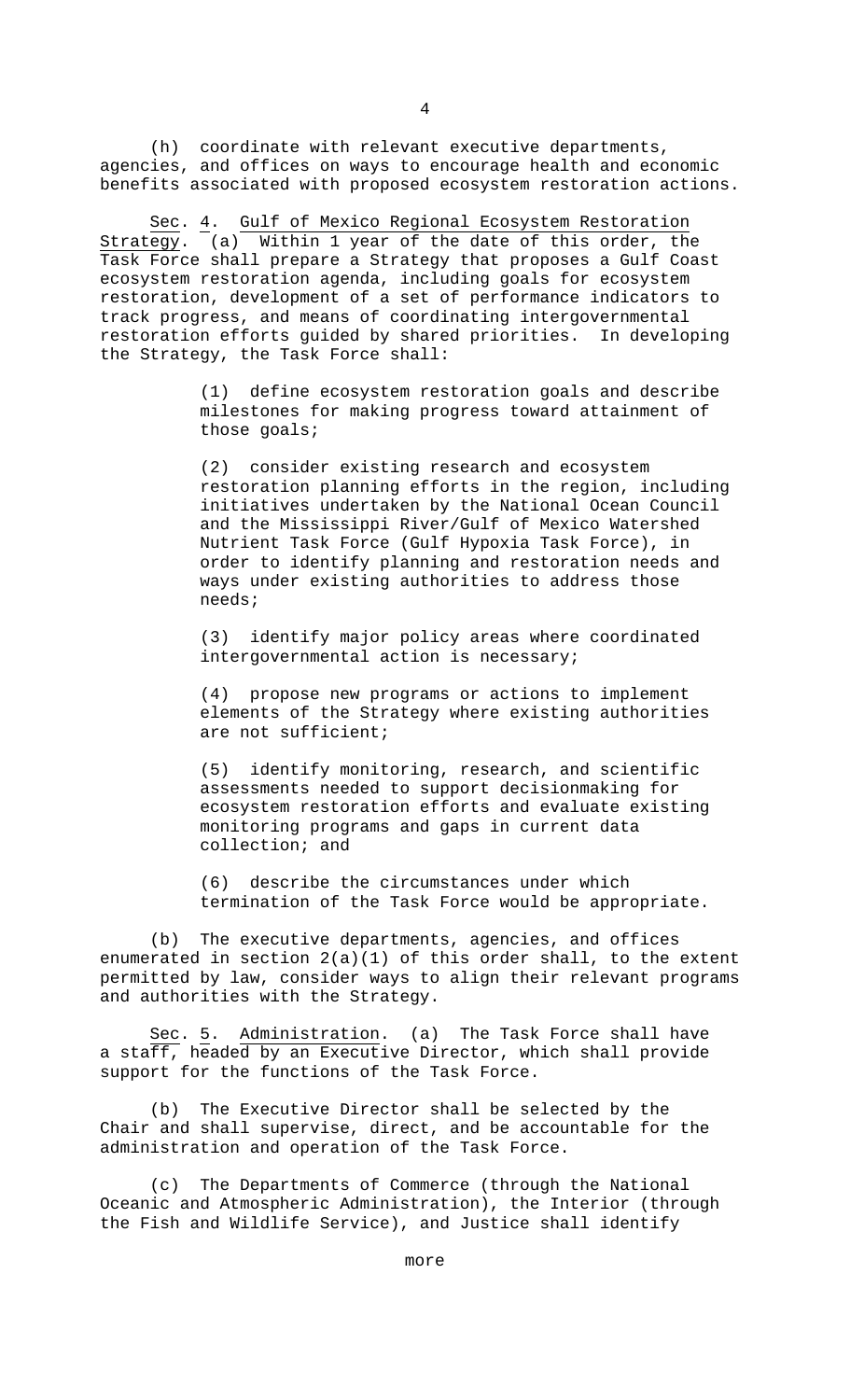linkages and opportunities for the Task Force to complement the restoration progress of the Natural Resource Damage Assessment Trustee Council.

(d) At the request of the Chair, executive departments and agencies, including the Departments of Labor, Health and Human Services, Energy, and Homeland Security, the Small Business Administration, and the National Science Foundation, shall serve in an advisory role to the Task Force on issues within their expertise.

(e) The Task Force may establish such technical working groups as necessary to support its function. These working groups may include additional representatives from State and tribal governments, as appropriate, to provide for greater collaboration.

(f) The first meeting of the Task Force shall be held within 90 days of the date of this order.

Sec. 6. Definitions. (a) "Affected tribe" means any Indian tribe, band, nation, pueblo, village, or community that the Secretary of the Interior acknowledges to exist as an Indian tribe as defined in the Federally Recognized Tribe List Act of 1994 (25 U.S.C. 479a(2)), physically located in a Gulf State.

(b) "Ecosystem restoration" means all activities, projects, methods, and procedures appropriate to enhance the health and resilience of the Gulf Coast ecosystem, as measured in terms of the physical, biological, or chemical properties of the ecosystem, or the services it provides, and to strengthen its ability to support the diverse economies, communities, and cultures of the region. It includes activity that initiates or accelerates the recovery of an ecosystem with respect to its health, integrity, and sustainability. It also includes protecting and conserving ecosystems so they can continue to reduce impacts from tropical storms and other disasters, support robust economies, and assist in mitigating and adapting to the impacts of climate change.

(c) "Gulf State" means any of the States of Texas, Louisiana, Mississippi, Alabama, and Florida.

(d) "Natural Resource Damage Assessment" means the process of collecting and analyzing information to evaluate the nature and extent of natural resource injuries resulting from the BP Deepwater Horizon Oil Spill and to determine the restoration actions needed to bring injured natural resources and services back to baseline conditions and make the environment and public whole for interim losses as defined in 15 CFR 990.30.

(e) "Natural Resource Damage Assessment Trustee Council" means the designated Federal, State, local, and tribal trustees as provided in 33 U.S.C. 2706, with trusteeship over natural resources injured, lost, or destroyed as a result of the BP Deepwater Horizon Oil Spill.

Sec. 7. General Provisions. (a) To the extent permitted by law and subject to the availability of appropriations, the department, agency, or office represented by the Chair shall